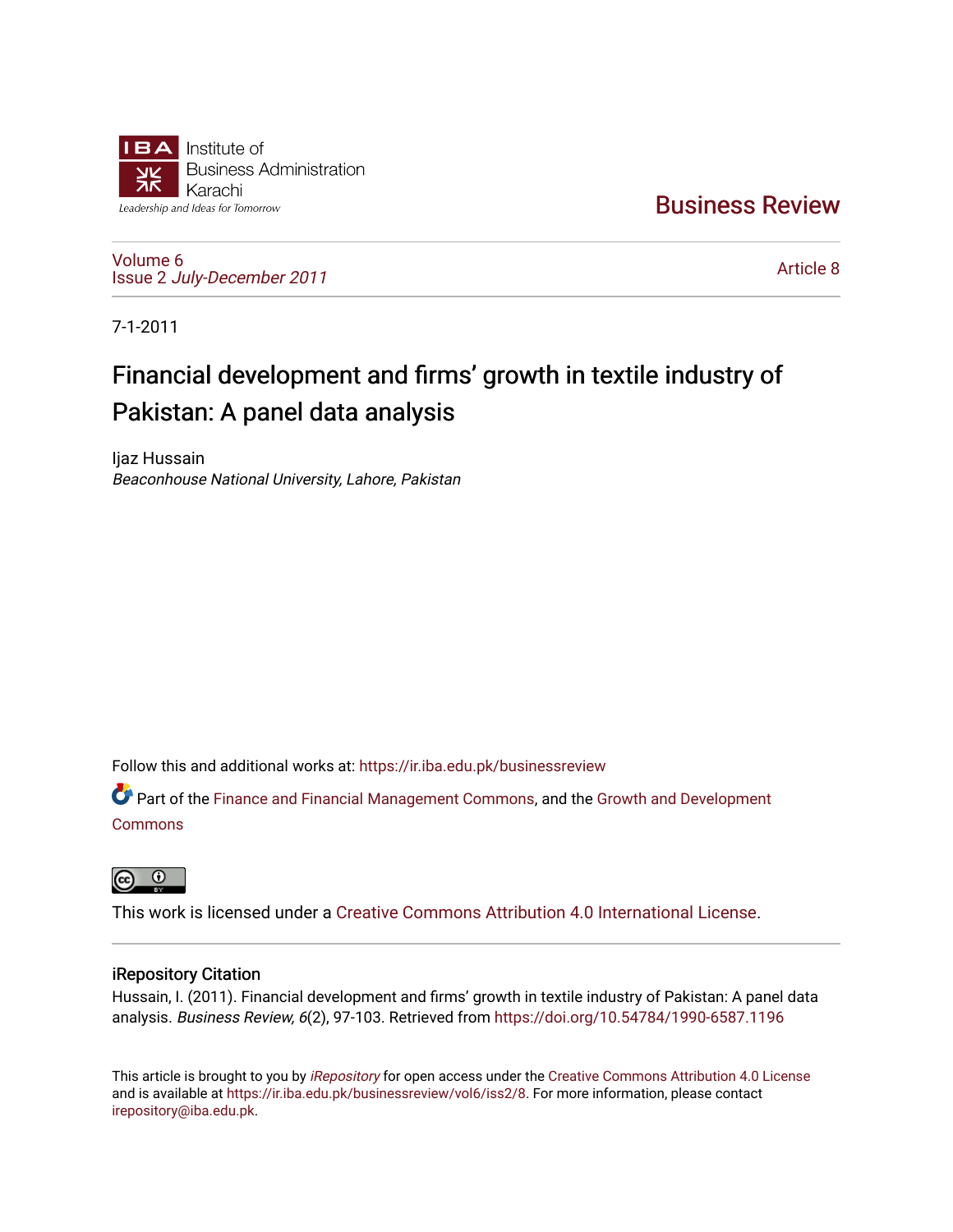*.*

Business Review Volume 6 Number 2 July - December 2011

# **DISCUSSION**

# **Financial Development And Firms' Growth In Textile Industry Of Pakistan: A Panel Data Analysis**

Ijaz Hussain

Beaconhouse National University, Lahore, Pakistan

### **Abstract**

*This discussion uses secondary data from "Balance Sheet Analysis (2000- 2009) of Joint Stock Companies Listed on the Karachi Stock Exchange published by Statistics Department of State Bank Of Pakistan" and covers a panel of 75 textile firms of textile industry in Pakistan .*

*Findings of this study indicate that all explanatory variables included in our model have significant influence on firms' growth. Lagged profitability and efficiency and financial development have statistically significant and positive impact on firms' growth while financial leverage, size, risk, real cost of debt, energy crisis and abolishment of textile quota have negative impact. Acute energy crisis starting from 2007 has severely hit the growth of textile sector. Removal of textile quota from 2005 onwards has also negative impact on firms' growth.*

*The signs and impact of the last two explanatory variables help us in understanding why the investment and growth process stimulated though financial development and liberalization could not be sustained. Firms with squeezed operations on account of load shedding of electricity, load management of gas and reduced foreign demand on account of abolishment of textile quota and trapped in high levels of debt and associated fixed financial costs are now bearing the consequences of high gearing. Therefore, we suggest that long term interest bearing debt should be rescheduled and restructured to relieve the firms from the debt trap; energy crisis must be resolved on war footings and intensive efforts should be made to explore new foreign markets*

JEL Classification: M00, M20, O00

**Key words:** Firms' growth, financial development, financial liberalization, panel data analysis

Non-financial corporate sector (private and public enterprises) along with financial sector plays critical role in vibrant economic growth of a country because it produces goods and services for local as well as foreign markets, creates job opportunities, and contributes to government'stax revenue to finance its public expenditure on economic social infrastructure, sometimes contributes to foreign exchange reserves also, becomes a part of forward and backward linkages of the value chain.

*Author is in particular thankful to Dr. Hafiz A Pasha, Dean, School of Social Sciences, Beaconhouse National University, Lahore, for his valuable guidance and advice.*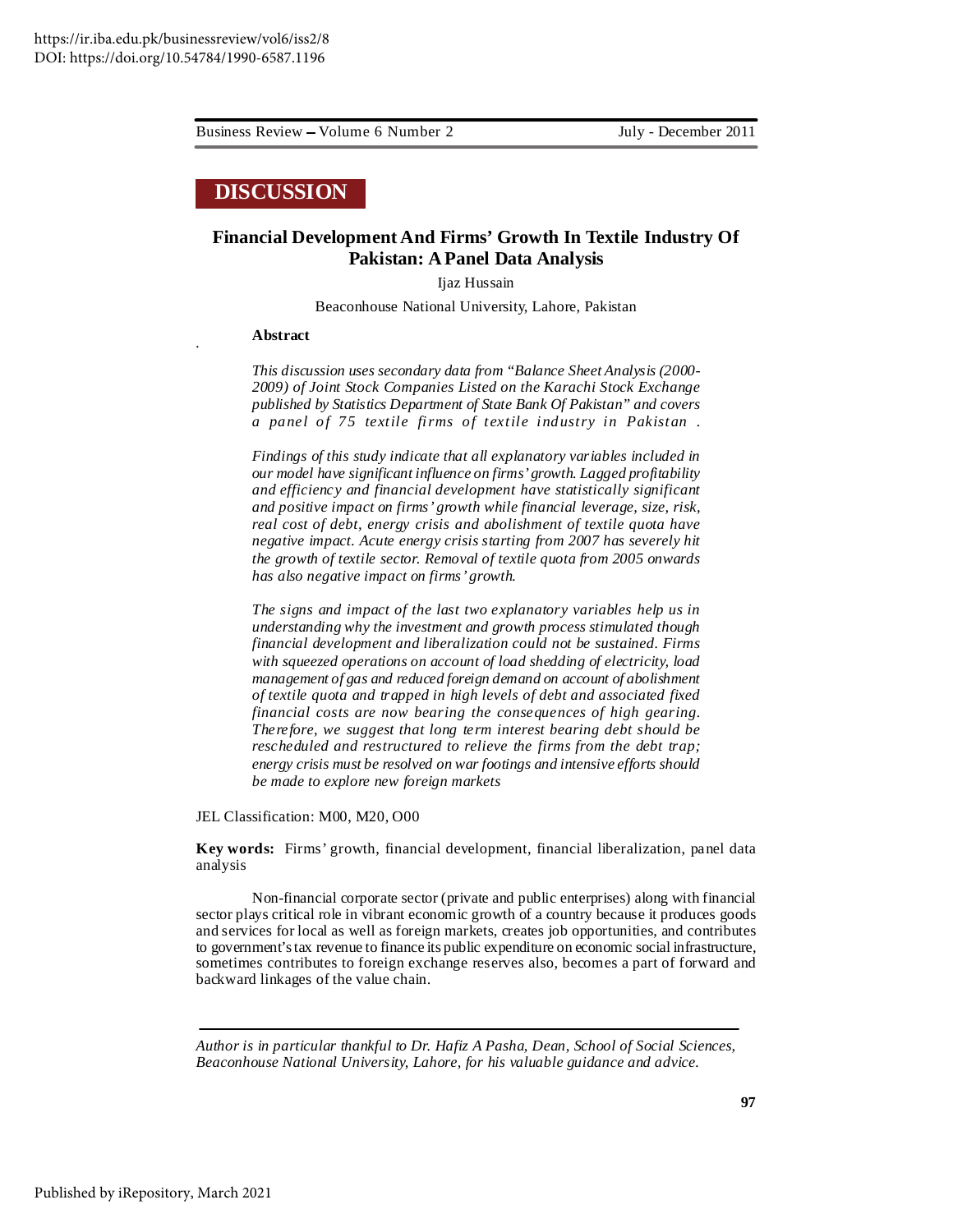Business Review Volume 6 Number 2 July - December 2011

There exists evidence of substantial expansion in the banking system*, i*mprovement in the equity market and financial liberalization during Musharraf era followed by high growth periods till 2007 (Figure 2). Real interest rate remained extremely low in particular in early part of last decade till they reached to negative level in 2005. Financial development and easy credit policies gave boost to the peak levels of gearing ratios for textile sector as well as overall industry (Figure 1). This provides an evidence of the impact of financial liberalization.





*\**Karachi General Index divided by 1000.

Source: Balance Sheet Analysis of Non-Financial Companies Listed in Karachi Stock exchange of Pakistan (Various issues), Hand Book on Statistics of Pakistan (2010), State Bank of Pakistan

These facts raise a few interesting and important questions in this regard: (i). What are key drivers for firms' growth for non-financial corporate sector? (ii). Can financial Development and liberalization stimulate *investment* and growth in non-financial corporate sector? (iii). Can such growth of firms be sustainable? (iv). The question of causality between growth of non-financial corporate and financial sector can also be explored. This paper examines the impact of financial development and liberalization for firms' growth among other growth drivers for a panel of 75 firms of textile industry in Pakistan and partially explores the question of growth sustainability.

This paper is structured as follows: Section I reviews literature. Section II identifies data sources, variables and research methodology. Section III focuses on findings and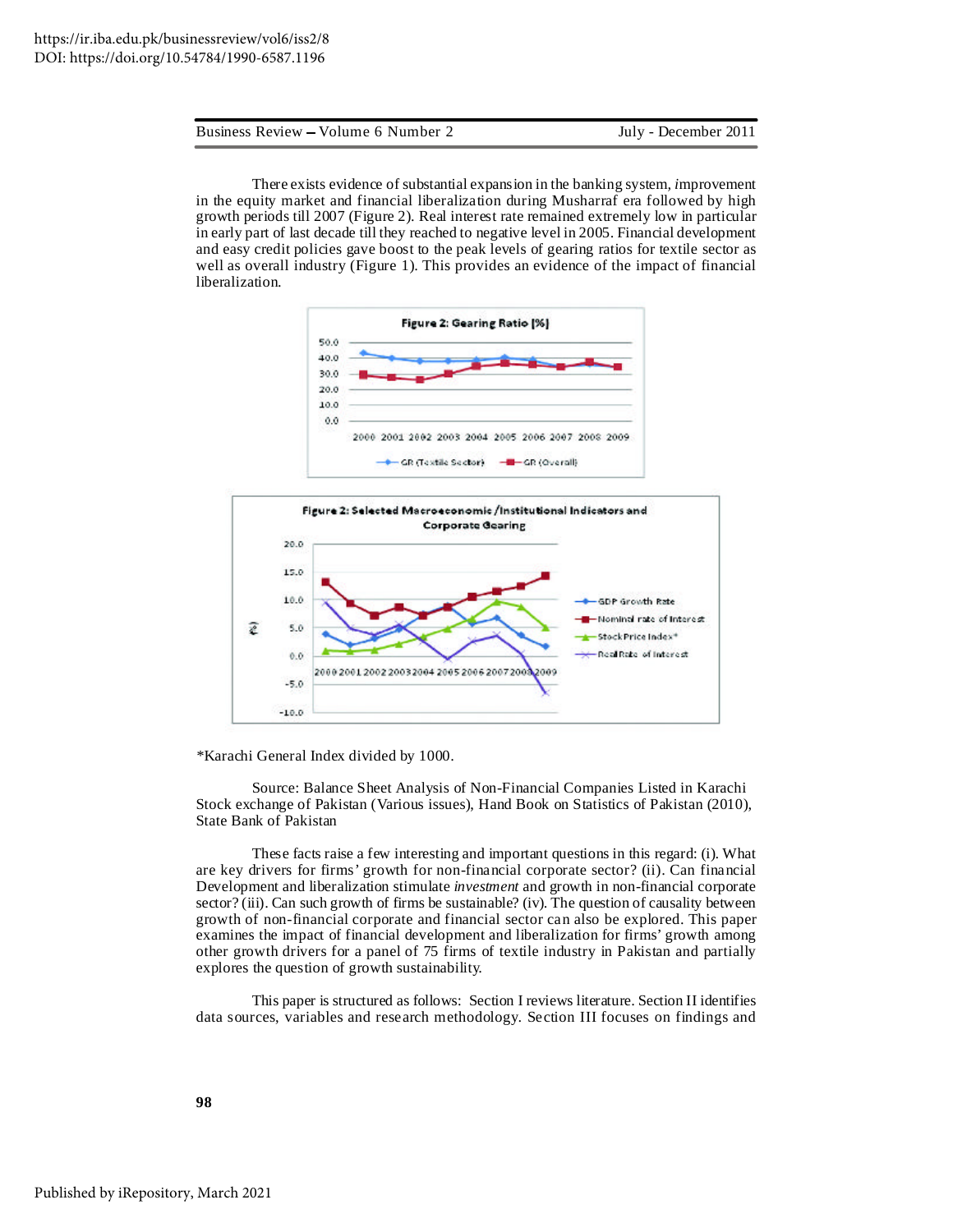Business Review Volume 6 Number 2 July - December 2011

Section IV concludes the paper and presents policy implications.

#### **Literature review**

Gibrat's (1931) law states growth is proportional to size of the firms. Findings in Hart and Prais (1956), Simon and Bonini, 1958), Hymer and Pashigan (1962) support this view. Mansfield (1962), Due Reitz (1975), Hall (1987), Mata (1994), negate Gibrat's law and note that growth and size of the firms are negatively correlated while Singh and Whittington (1975) find growth and size to be positively related. Evans (1987), Audretsch (1995), Dunne and Hughes (1994) and Liu et al. (1999) report negative relationships between the growth, age, and size. Almas Heshmati (2001) define growth rate in terms of the number of employees, sales and assets and show that the relationship between the growth, size and age of firms is very sensitive with respect to the method of estimation, functional form and definition of growth and size. Butters and Linter (1945) report that most the small firms face difficulties in raising finance from capital market and exclusively use retained earnings to finance their growth process. Brealey and Myers (2000) note that almost 90% of the total investment by nonfinancial US companies is financed through internally generated funds during 1990s. Robert E. Carpenter and Bruce C. Petersen (2002) test a panel of more than 1600 small firms and identify that growth of the firms is constrained by their internal finance. Leonardo Becchetti and Giovanni Trovato (2001) identify that small and medium sized firms' growth in Italy is significantly affected by size, age, export capacity and credit rationing.

Literature also documents some other determinants of firms' growth including research and development (Hall, 1987), ownership structure (Variyam and Krybill, 1992), financial leverage (Lang et al., 1996), human capital and exports (Liu et al., 1999).

Mohsin S. Khan and Carmen M. Reinhart (2002) present a growth model that separates the effects of public sector and private sector investment*.* This model is estimated for a cross-section sample of 24 developing countries, and the results show that private investment has a larger direct effect on growth than that of public investment. Jose De Gregorio and Pablo E. Guidotti (2000) examine the empirical relationship between longrun growth and proxy of ratio between bank credit to the private sector and GDP for financial development, and find that this proxy is positively correlated with growth in a large crosscountry sample. This motivates us to include a proxy for financial development as one of the potential growth driver for firms in our model.

#### **Data and research methodology**

### **Sample set**

This paper uses secondary data from "Balance Sheet Analysis (2000-2009) of Joint Stock Companies Listed on the Karachi Stock Exchange published by Statistics Department of State Bank Of Pakistan." The sample of this study covers all 75 firms of textile industry with complete and consistent 10 years data series. This paper excludes the firms with incomplete and inconsistent data series. The firms with negative equity are also excluded.

Summary of the statistics is presented in Annexure A-1. Correlation coefficients are presented in Annexure A-2 to rile out multi-co-linearity between the regressors. There is some evidence of multi-co-linearity between the dummy for removal of textile quota and financial development. Table 1 below presents the proxies for dependent and explanatory variables: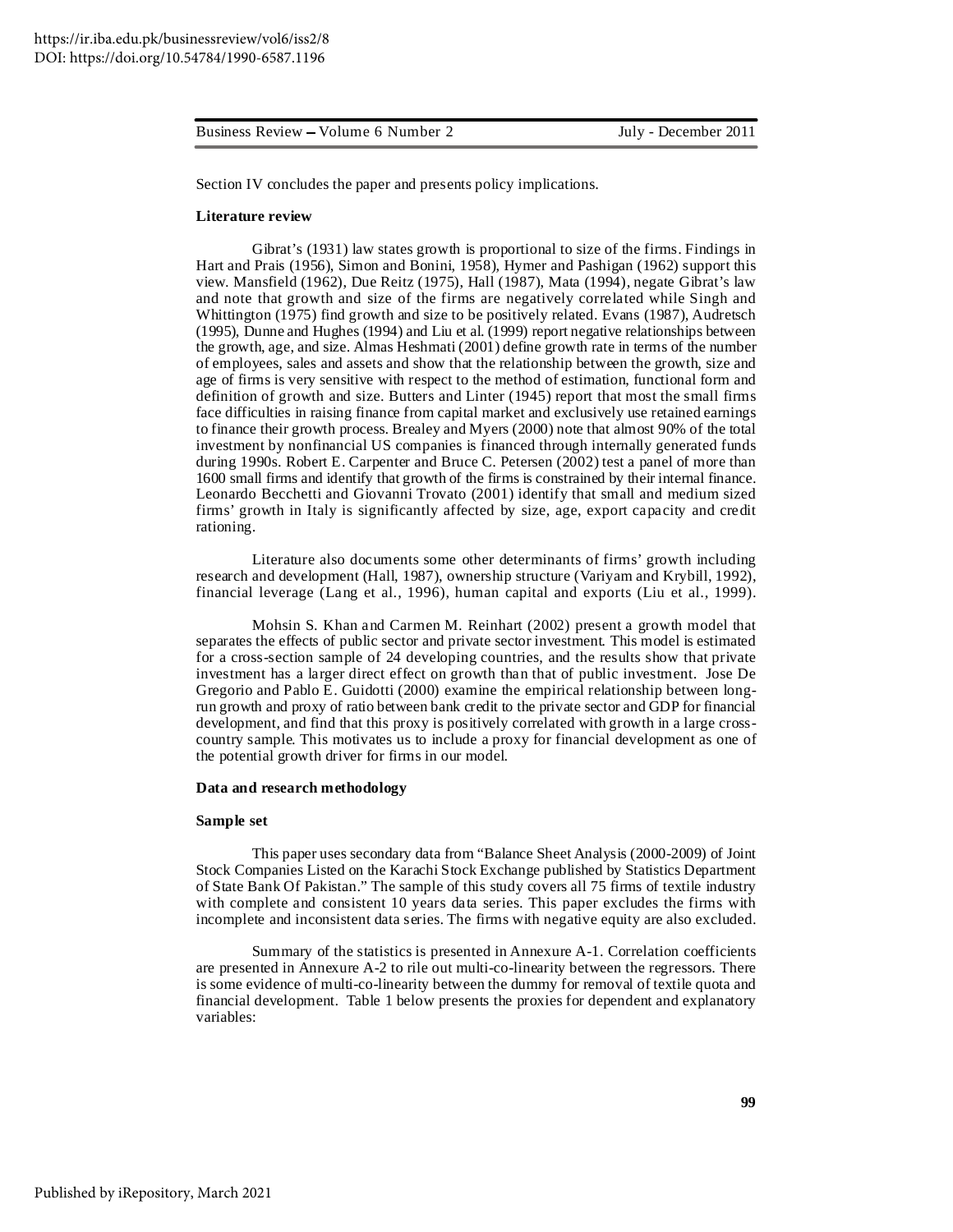Business Review - Volume 6 Number 2 July - December 2011

| $\frac{1}{2}$ . Easy, because the wind by this one of Front |                                                                                                                         |  |  |  |  |  |
|-------------------------------------------------------------|-------------------------------------------------------------------------------------------------------------------------|--|--|--|--|--|
| Variable<br>Symbol and Definition                           |                                                                                                                         |  |  |  |  |  |
| Dependent Variable:<br>1. Growth                            | $G=d(\log(ta))$ : First difference of logarithm of the book<br>value of total assets                                    |  |  |  |  |  |
| <b>Explanatory Variables:</b>                               | ROA: Return on Assets=Net Profit Margin x Asset Turn<br>Over                                                            |  |  |  |  |  |
| 2. Profitability and Efficiency                             | $=$ Net profit after tax divided by net sales x Sales divided<br>by Total Assets                                        |  |  |  |  |  |
| 3. Financial Leverage                                       | DER: Debt-Equity Ratio: Book value of total liabilities<br>divided by book value of total assets.                       |  |  |  |  |  |
| 4. Size                                                     | GS: Gross Sales                                                                                                         |  |  |  |  |  |
| 5. Risk                                                     | EV=Earnings Volatility=Squared deviation<br>of 10 years net profit margin from the mean                                 |  |  |  |  |  |
| 6. Real cost of Debt                                        | R=Real rate of interest                                                                                                 |  |  |  |  |  |
| 7. Financial Development                                    | FD: Sum of market capitalization and banking credit<br>divided by GDP                                                   |  |  |  |  |  |
| 8. Energy Crisis                                            | DEC= Dummy Variable for energy crisis= 1 for the<br>year with energy crisis and zero otherwise                          |  |  |  |  |  |
| 9. Textile Quota                                            | DQ=Dummy variable for abolishment of textile quota=1<br>for the years in absence of textile quota and zero<br>otherwise |  |  |  |  |  |

|  | Table 1: List, Definitions and Symbols of Proxy Variables |
|--|-----------------------------------------------------------|
|  |                                                           |

In view of on literature review in previous section and availability of data, general form of our firms' growth model is as follows:

Firms' Growth = F (Profitability and Efficiency, Financial Leverage, Size, Risk, Real Cost Of Debt, Financial Development, Energy Crisis, Textile Quota)

This study uses highly popular statistical model of panel data analysis that combines cross section and time series data and estimates pooled regression of a standard model in the following form:

$$
G_{it} = \beta_{0+} \beta_1 X_{it} + \beta_2 Z_t + \varepsilon_{it}
$$

Where G denotes growth and subscript i specifies cross section dimension (firms) and t specifies time dimension of the data set.  $\beta_0$ ,  $\beta_1$  and  $\beta_2$  are unknown constants.  $X_{it}$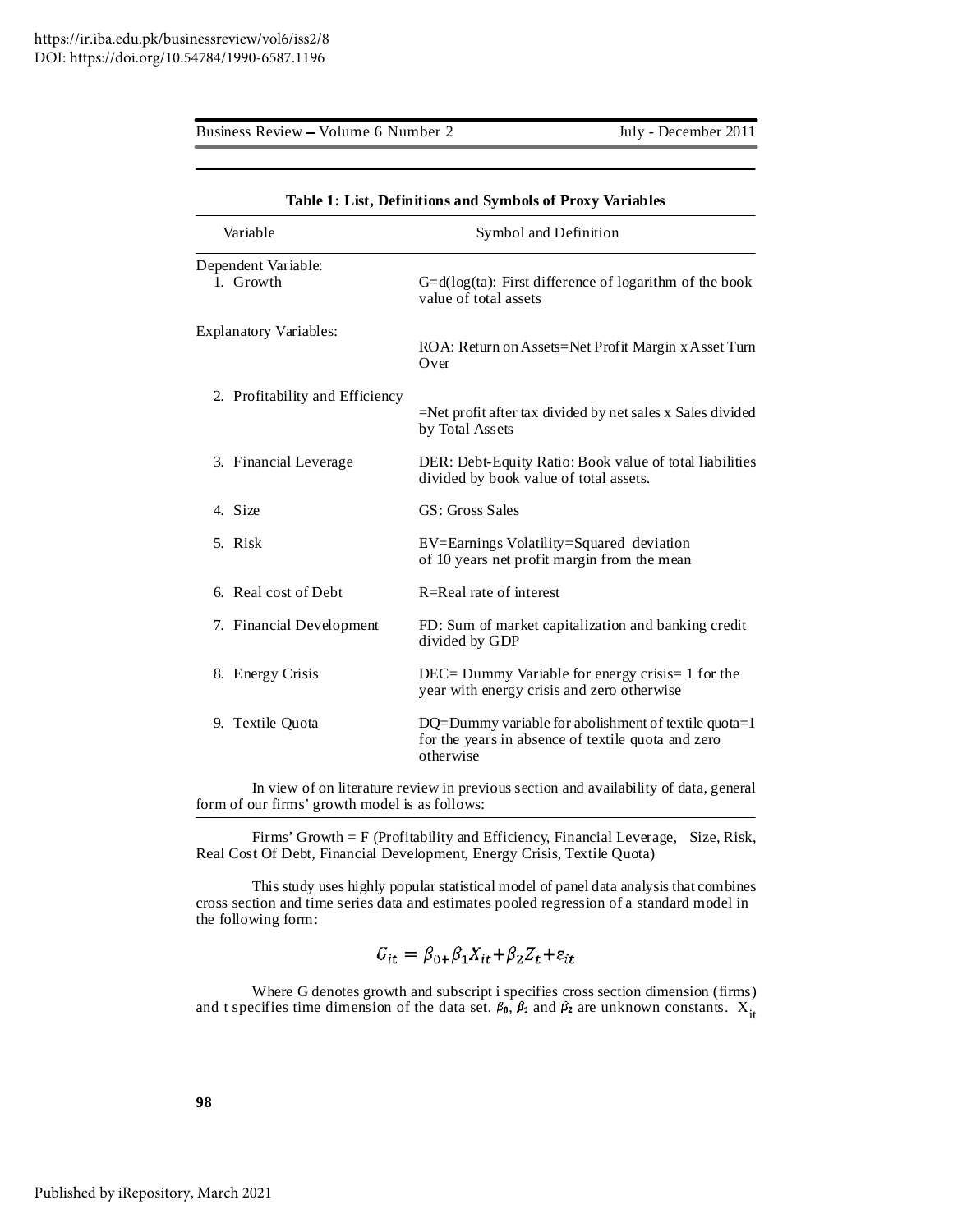|  |  | Business Review – Volume 6 Number 2 |  |  |  |  |
|--|--|-------------------------------------|--|--|--|--|
|--|--|-------------------------------------|--|--|--|--|

represents the set of firm-specific explanatory variables for firms which vary across firms as well as over time.  $Z_t$  is the set of macroeconomic or institutional explanatory variables that vary over time only.  $\varepsilon_{it}$  is composite error term comprising of firm-specific component, time-specific component  $\mu_i$ , and a component  $x_i$  varying over time and across firms  $w_{it}$ .

Depending on the structure of the error term and nature of its correlation with explanatory variables, there are several ways to estimate our growth model. Ordinary Least Squares is appropriate choice if no unobservable firm- and time-specific factors exist. But in fact, both firm-and time-specific unobservable effects may exist in practice. Choice of random effect model is appropriate when unobservable effects are included in error term and variance-covariance matrix of non-spherical errors is transformed to have consistent estimates of the standard errors. But random effect estimator becomes inconsistent when unobservable effects included in the error term are correlated with some or all regressors. Though relatively inefficient, an alternative choice is fixed effect model which provides consistent estimates regardless of the fore-mentioned correlation.

#### **Findings**

First we test the evidence of cross section and period effects and then we identify whether they are correlated with the regressors. Our tests show that there is strong evidence of period and cross section random and fixed effects. We use fixed effect specification which includes the variables that vary across firms and over time, cross section and period dummy variables. We test joint significance of the cross section and period dummy variables. Our results reveal that both cross-section and period fixed effects are significant at 1% level (Annexure 3-A). We also estimate random effect model and Hausman (1978) test rejects the exogeniety in the random effects model and the variance between the coefficients of random and fixed effect model is non-zero which restricts us to rely on fixed effect model. We present results of cross section fixed effects model below in Table 2*.*

#### **Table 2:Regression Results**

Dependent Variable: D(LOG(TA)) Method: Panel EGLS (Cross-section weights) Sample (adjusted): 2001 2009 Periods included: 9 Cross-sections included: 75 Total panel (balanced) observations: 675 Linear estimation after one-step weighting matrix White diagonal standard errors & covariance (no d.f. correction)

|                | Variable                      | Coefficient |                            | <b>Std. Error</b>    | t-Statistic |                          | Prob.              |
|----------------|-------------------------------|-------------|----------------------------|----------------------|-------------|--------------------------|--------------------|
| $\mathcal{C}$  |                               |             | 0.162436                   | 0.017819             |             | 9.11580                  | .00000             |
| and Efficiency | ROA(-1): Lagged Profitability |             | 0.001578                   | 0.000565             |             | 2.79094                  | 0.00540            |
| GS: Size       | DER: Financial Leverage       |             | $-0.000017$<br>$-0.000021$ | 0.000005<br>0.000006 |             | $-3.81688$<br>$-3.82958$ | 0.00010<br>0.00010 |
| EV: Risk       |                               |             | $-0.000001$                | 0.000000             |             | $-4.77181$               | 0.00000            |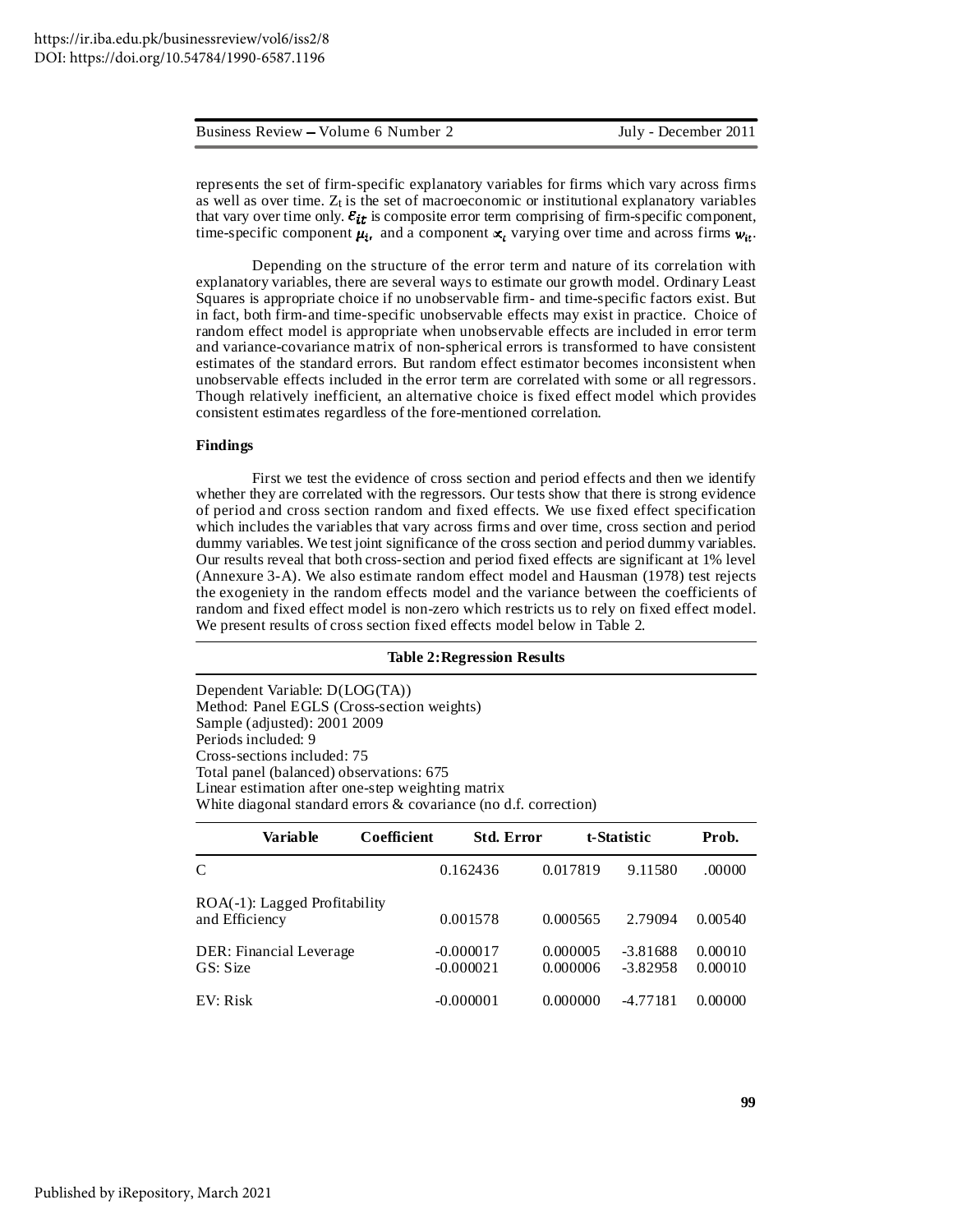| Business Review - Volume 6 Number 2                    | July - December 2011             |          |            |         |
|--------------------------------------------------------|----------------------------------|----------|------------|---------|
|                                                        |                                  |          |            |         |
| R: Real Cost of Debt                                   | $-0.009977$                      | 0.003169 | $-3.14784$ | 0.00170 |
| FD: Financial Development                              | 0.002523                         | 0.000507 | 4.97584    | 0.00000 |
| DEC: Dummy Variable<br>for energy crisis               | $-0.119150$                      | 0.020372 | $-5.84865$ | 0.00000 |
| DQ: Dummy variable for<br>abolishment of textile quota | $-0.119724$                      | 0.031928 | $-3.74980$ | 0.00020 |
|                                                        | <b>Effects Specification</b>     |          |            |         |
| Cross-section fixed (dummy variables)                  |                                  |          |            |         |
|                                                        | Weighted Statistics              |          |            |         |
| R-squared<br>Adjusted R-squared<br>Durbin-Watson stat  | 0.292129<br>0.194079<br>2.393622 |          |            |         |
|                                                        | Unweighted Statistics            |          |            |         |
| R-squared<br>Durbin-Watson stat                        | 0.175264<br>2.393125             |          |            |         |

Positive sign with return on assets (profitability and efficiency) indicates that past higher profits and efficiency facilitate growth process by providing internal finance respectively. Debt accompanies periodic fixed interest payments which in turn reduce profitability of the firms thus limits internal sources of finance for growth. Therefore financial leverage has negative impact on growth. This also conforms to the view that most of firms are constrained by internal finance. Growth is negatively correlated with size. This finding contradicts the Gibrat's (1931) law which states that growth is proportional to the size of the firms regardless of the initial size.

Firms with relatively higher variability of profits and cash flows are deprived from internal finance as well as external finance because riskier firms will have unfavorable terms of credit, poor access to both credit market and equity market. This limits growth process of the firms. Higher cost of debt or external finance also hampers growth process though limiting external finance for firms; therefore, we find a negative sign with the real cost of debt.

Financial development is proxy for access to banks and equity market. Improvement in equity market exhibits relatively better macroeconomic environment and favorable expectations of investors and thus provides easy, cheaper and better opportunities to the firms for raising equity finance. Development of credit market relieves the firms from the constraint of external finance; therefore; financial development is positively related to growth. Statistically significant inverse relationship of real cost of debt and growth proves and highlights the fact that financial liberalization can motivate investment and firms' growth. Financial development is the second among the most significant explanatory variables with t-statistic 4.98 and p-value zero. Highly significant and positive sign with financial development provides us a strong evidence of the impact of financial development on firms' growth. As indicated by our results energy crisis is the most significant variable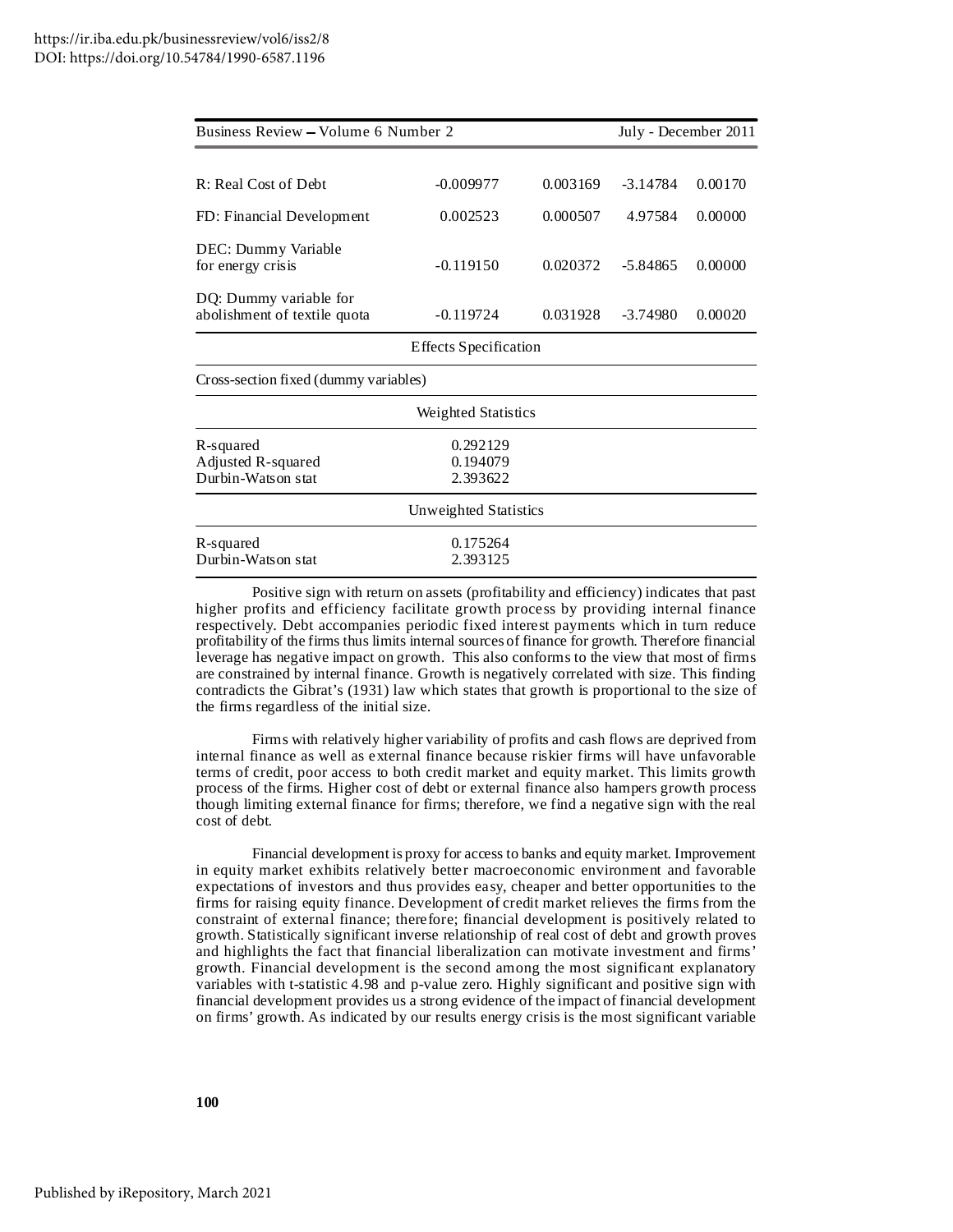| Business Review – Volume 6 Number 2 | July - December 2011 |
|-------------------------------------|----------------------|
|                                     |                      |

with t-statistic of 5.85 and p-value of zero among explanatory variable for firms' growth. Acute energy crisis starting from 2007 has severely hit the growth of textile sector. Abolishment of textile quota from 2005 onwards has also negative impact on firms' growth.

#### **Conclusion and policy implication**

Findings of this study indicate that all explanatory variables included in our model influence firms' growth. Lagged profitability and efficiency and financial development have statistically significant and positive impact on firms' growth while financial leverage, size, risk, real cost of debt, energy crisis and abolishment of textile quota have negative impact. Acute energy crisis starting from 2007 has severely hit the growth of textile sector. Abolishment of textile quota from 2005 onwards has also negative impact on firms' growth.

The signs and impact of the last two explanatory variables help us in understanding why the investment and growth process stimulated though financial development and liberalization could not be sustained. Firms with squeezed operations on account of load shedding of electricity, load management of gas and reduced foreign demand and trapped in high levels of debt and associated fixed financial costs are now bearing the consequences of high gearing. Therefore, we suggest that long term interest bearing debt should be rescheduled and restructured to relieve the firms from the debt trap; energy crisis must be resolved on war footings and intensive efforts should be made to explore new foreign markets.

### **References**

Audretsch, D. B. (1995), "*Innovation and Industry Evolution".* Cambridge: MIT Press.

Audretsch, D. B. (1995), "Innovation Growth and Survival". *International Journal of Industrial Organization* 13, 441–447.

Brealey, Richard A., and Stewart C. Meyers (2000), "Principles of Corporate Finance, 6t ed". Boston: IrwinM cGraw-Hill, 2000.

Butters, J. Keith, and John Lintner (1945), "Effect of Federal Taxes on Growing Enterprises". Boston: Harvard University, 1 945.

Du Reitz, G. (1975), "New Firm Entry in Swedish Manufacturing Industries during the Post-War Period". Doctoral Dissertation, Stockholm.

Dunne, T. and A. Hughes (1994), "Age, Size, Growth and Survival: U.K. Companies in the 1980s". *Journal of Industrial Economics* 42, 115–140.

Evans David S., (1987), "The Relationship between Forms Growth, Size and Age: Estimates for 100 Manufacturing Industries." The Journal of Industrial Economics. Volume 35. No. 4, The Empirical Renaissance in Industrial Economics (June, 1987), pp. 567-581.

Evans, D. S. (1987), 'Tests of Alternative Theories of Firm Growth". Journal of Political Economy 95, 657–674.

Evans, D. S. (1987), 'The Relationship between Firm Growth, Size and Age: Estimates for 100 Manufacturing Industries". Journal of Industrial Economics 35, 567–581.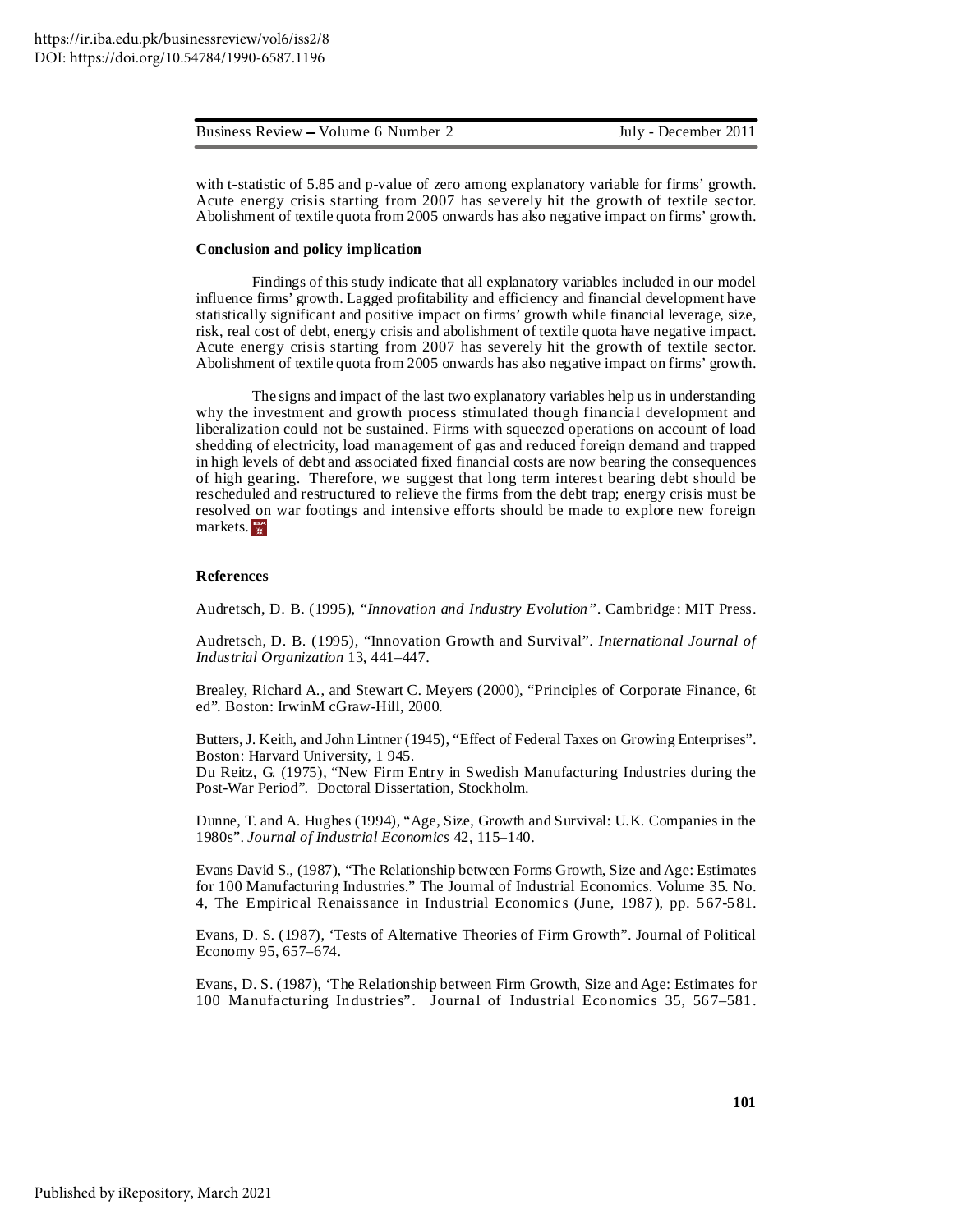Gibrat, R. (1931), "On Economic Inequality" (Paris, France: Recueil Sirey Bookstore).

Hall, B. H. (1987), "The Relationship between Firm Size and Firm Growth in U.S. Manufacturing Sector". Journal of Industrial Economics 35, 583-606.

Hart, P. E. and S. J. Prais (1956), "The Analysis of Business Concentration: A Statistical Approach". Journal of the Royal Statistical Society Series A, 150–191.

Hausman, J.A. (1978), "Specification Tests in Econometrics", Econometrica, 46,1251-1271.

Jose De Gregorio and Pablo E. Guidotti (2000), "Financial development and economic growth" International Monetary Fund, Washington DC, U.S.A. Available at:

Lang, L., E. Ofek and R. M. Stulz (1996), "Leverage, Investment, and Firm Growth". Journal of Financial Economics 40, 3–29.

Liu, J.-T., M.-W. Tsou and J. Hammitt (1999), "Do Small Plants Grow Faster? Evidence from the Taiwan Electronics Industry". Economics Letters 65, 121-129.

Mansfield, E. (1962), "Entry, Gibrat's Law, Innovation, and the Growth of Firms". American Economic Review 52, 1023–1051.

Mata, J. (1994), "Firm Growth during Infancy". Small Business Economics 6, 27–39. Meyer, L. H. (1998), "The Present and Future Roles of Banks in Small Business Finance". Journal of Banking and Finance 22, 1109–1116.

Mohsin S. Khan and Carmen M. Reinhart (2002), "Private investment and economic growth in developing countries". International Monetary Fund, Washington, DC, USA. Available at: .

Robert E. Carpenter and Bruce C. Petersen (2002), "Is the Growth of Small Firms Constrained by Internal Finance?" The Review of Economics and Statistics, Vol. 84, No. 2 (May, 2002), pp. 298-309 Published by: The MIT Press. URL: http://www.jstor.org/stable/3211778.

Singh,A. and G. Whittington (1975), "The Size Distribution of Business Firms". American Economic Review 48, 607–617.

State Bank of Bank of Pakistan (2000-2009), "Balance Sheet Analysis of Joint Stock Companies Listed on the Karachi Stock Exchange Volume II" (2000-2009), Statistics and Data Warehouse Department. State Bank of Bank of Pakistan.

*State Bank of Pakistan (2010), "Handbook of Statistics on Pakistan Economy", (2010),* Statistics and Data Warehouse Department. *State Bank of Pakistan.*

Variyam, J. N. and D. S. Kraybill (1992), "Empirical Evidence on Determinants of Firm Growth". Economics Letters 38, 31– 36.